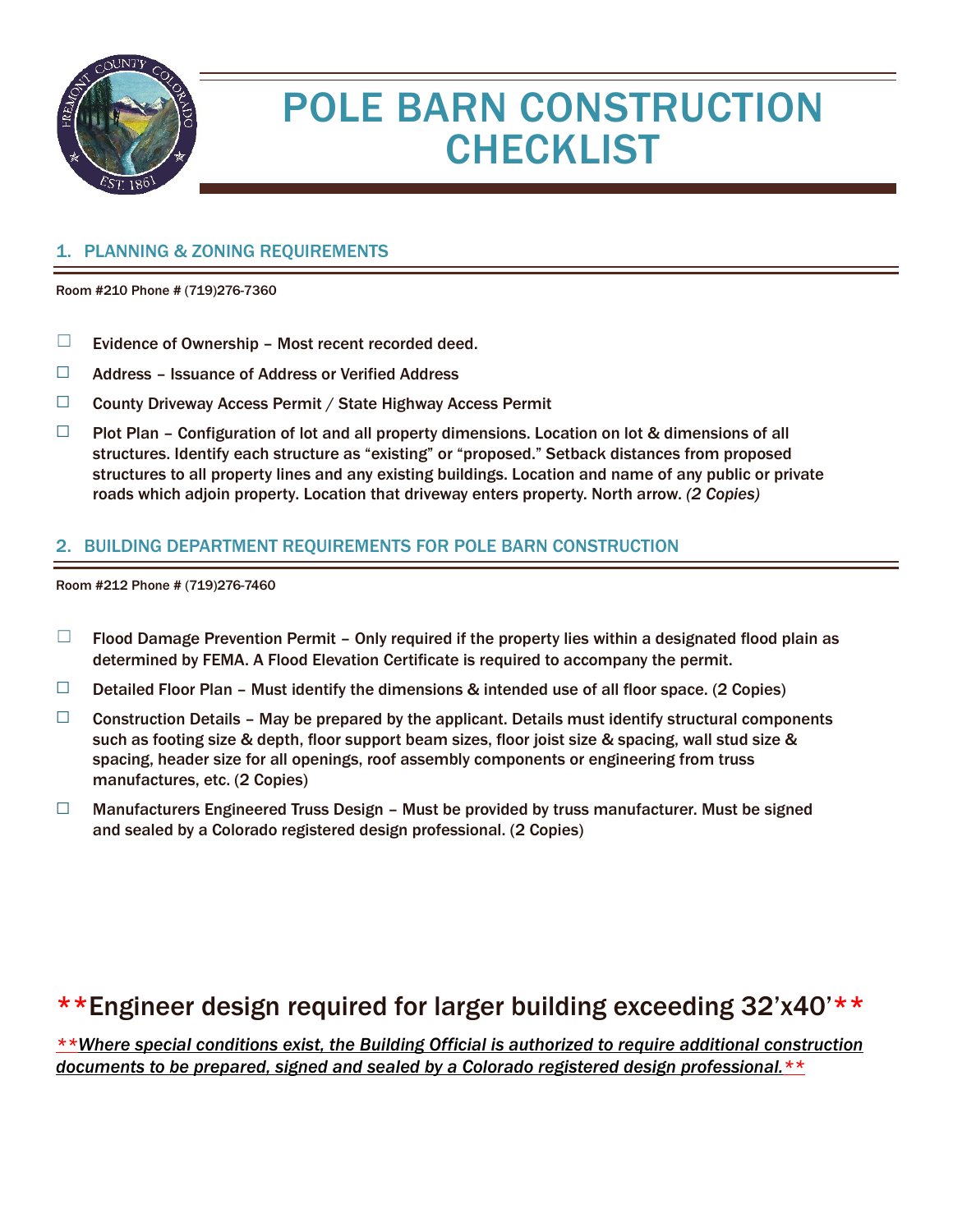

# **Building Guide**

Colorado Chapter of the International Code Council

# Pole Barn Construction

# **How to Use this Guide**

Provide two sets of plans and complete the following:

1. Complete this Building Guide by filling in the blanks on all pages, and indicating which construction details will be used.

2. Provide 2 Plot Plans (site plan) showing dimensions of your project or addition and its relationship to existing buildings or structures on the property and the distance to existing property lines drawn to scale.

# 3. Fill out a Building Permit Application.

The majority of permit applications are processed with little delay. The submitted documents will help determine if the project is in compliance with building safety codes, zoning ordinances and other applicable laws.

The Colorado Chapter of the International Code Council is a professional organization seeking to promote the public health, safety and welfare to building construction. We appreciate your feedback and suggestions. To obtain a master copy of this building guide, please write to the Colorado Chapter of the International Code Council, P.O. Box 961, Arvada, CO 80001. http://www.coloradochaptericc.org

This handout was developed by the Colorado Chapter of the International Code Council as a basic plan submittal under the 2006 International Residential Code. It is not intended to cover all circumstances. Check with your Department of Building Safety for additional requirements.



Fremont County Building Department 615 Macon Avenue Room 212 Cañon City, Colorado 81212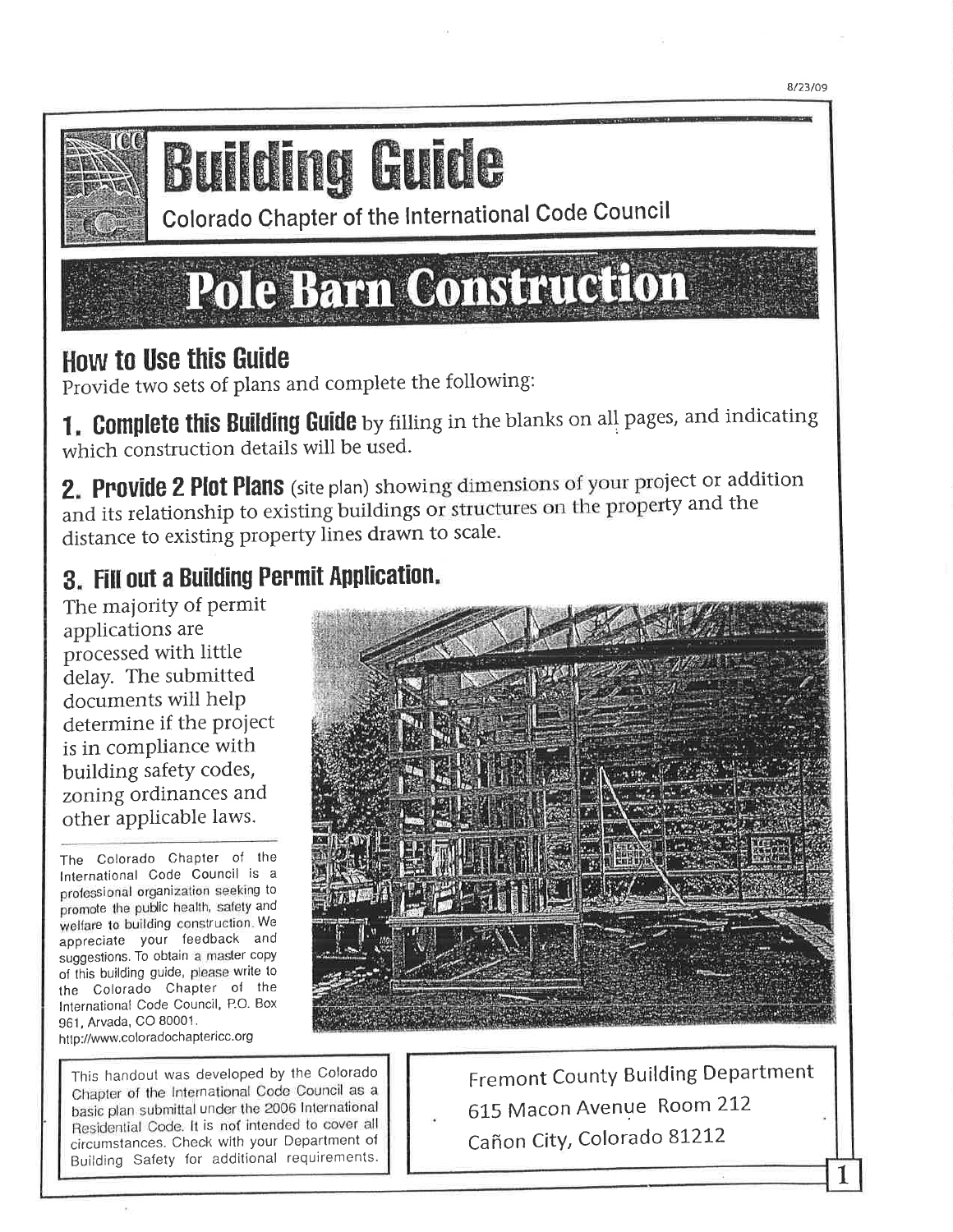# Pole Barn Construction

#### **Plan Requirements**

Provide all of the details listed below on your plans. Two complete sets of plans and two site plans must be submitted at time of application.

## **Floor Plan**

1. Provide plan view of pole location, spacing, dimensions of the building.

2. Framing plan should show direction, size, and spacing of roof system, purlins, girts, beams and header sizes.

3. Indicate the locations of all window and door openings.

4. Indicate the locations of the poles, and provide dimensions between the poles.

5. Maximum width is 32', max length 40', maintaining at least a 5:3 length to width ratio.

## **Section Elevation**

1. Front, rear and both side views to scale (identify scale).

2. Finished grade line at building.

3. Label the depths to the bottom of the poles. Note that piers must be at least 36 inches in depth, or the plan must be engineered.

4. Label the pole size and type of material. Wood poles embedded in earth must be treated wood, labeled for ground contact.

5. Label the sidewall girt size, type of material, and spacing. Note that the bottom girt must be treated wood if located within 6 inches of grade.

6. Label the beam size and type of material above the poles. Detail the method of fastening the beam to the poles.

This handout was developed by the Colorado Chapter of the International Code Council as a basic plan submittal under the 2006 International Residential Code. It is not intended to cover all circumstances. Check with your Department of Building Safety for additional requirements.

7. Label the rafter size and spacing. (if engineered trusses are to be used, you may indicate this instead).

8. Label the rafter tie (or ceiling joist) size and spacing. (Not required for engineered trusses).

9. Label the roof purlin size and spacing, if applicable.

10. Label exterior wall finish material.

11. Label the roof covering material.

### **Inspections Required**

1. Plans and cards need to be on-site at time of all inspections.

2. Setback and Hole Inspection: After holes are dug but before concrete pads are poured.

3. Framing Inspection: Requested after building is up and before any insulation or interior covering is installed. May be final also if no further work is being done.

4. Final Inspection: Requested after all work is completed, such as insulation, concrete slab, electrical, plumbing, heating, and/or sheetrock.

5. Additional inspections may be required by local jurisdictions.

Where allowed by the Jurisdiction, this pole barn guide may be used without the need for any additional engineering, where all of the following comply:

The barn is no larger than 40'L x 32'W x 12'H side walls

» Rectangular shaped barns must maintain a minimum 5:3 ratio

· The Jurisdictional requirements and barn location do not exceed the pole barn guides 30 PSF (snow) live load or 90 MPH design parameters

**Fremont County Building Department** 615 Macon Avenue Room 212 Cañon City, Colorado 81212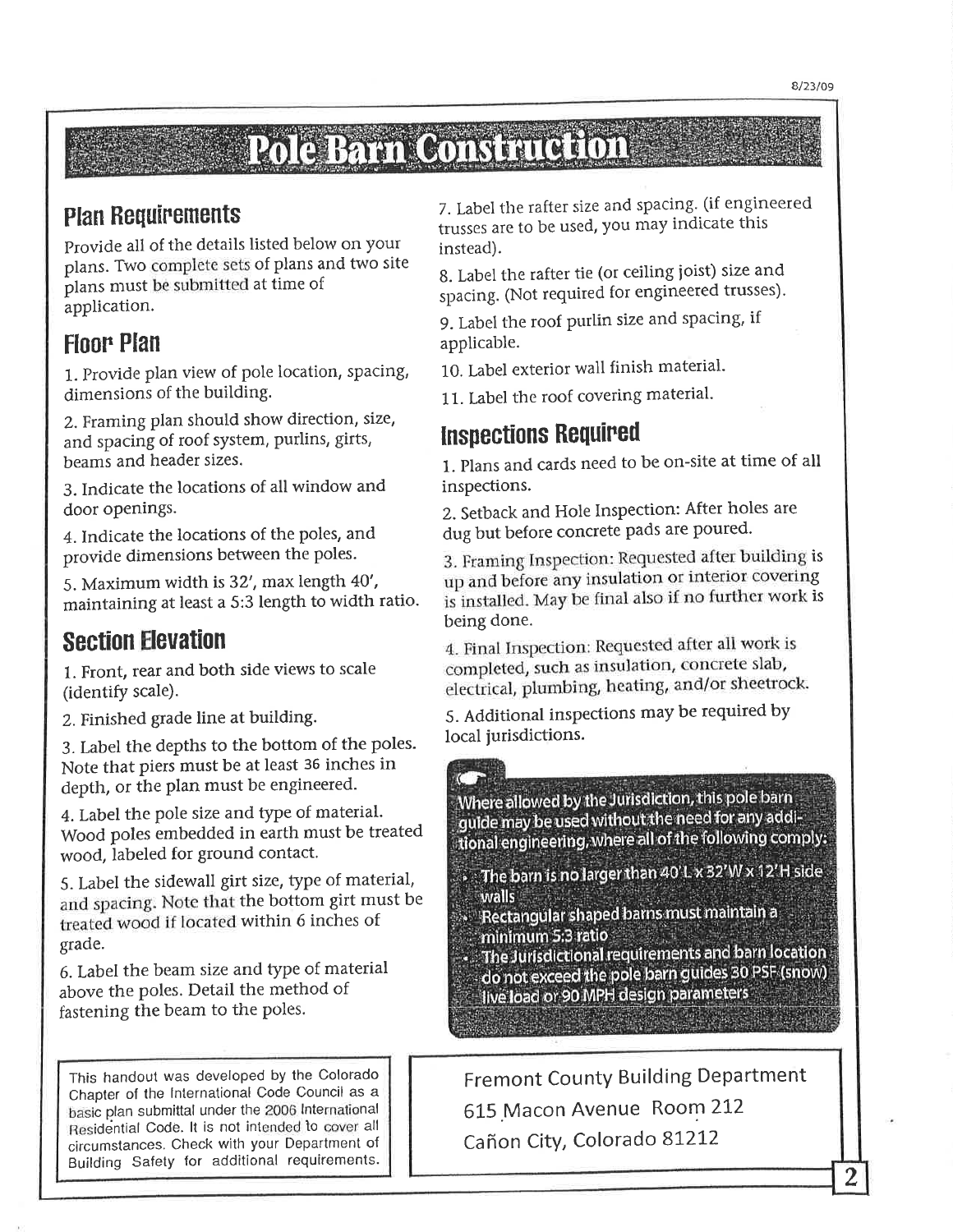

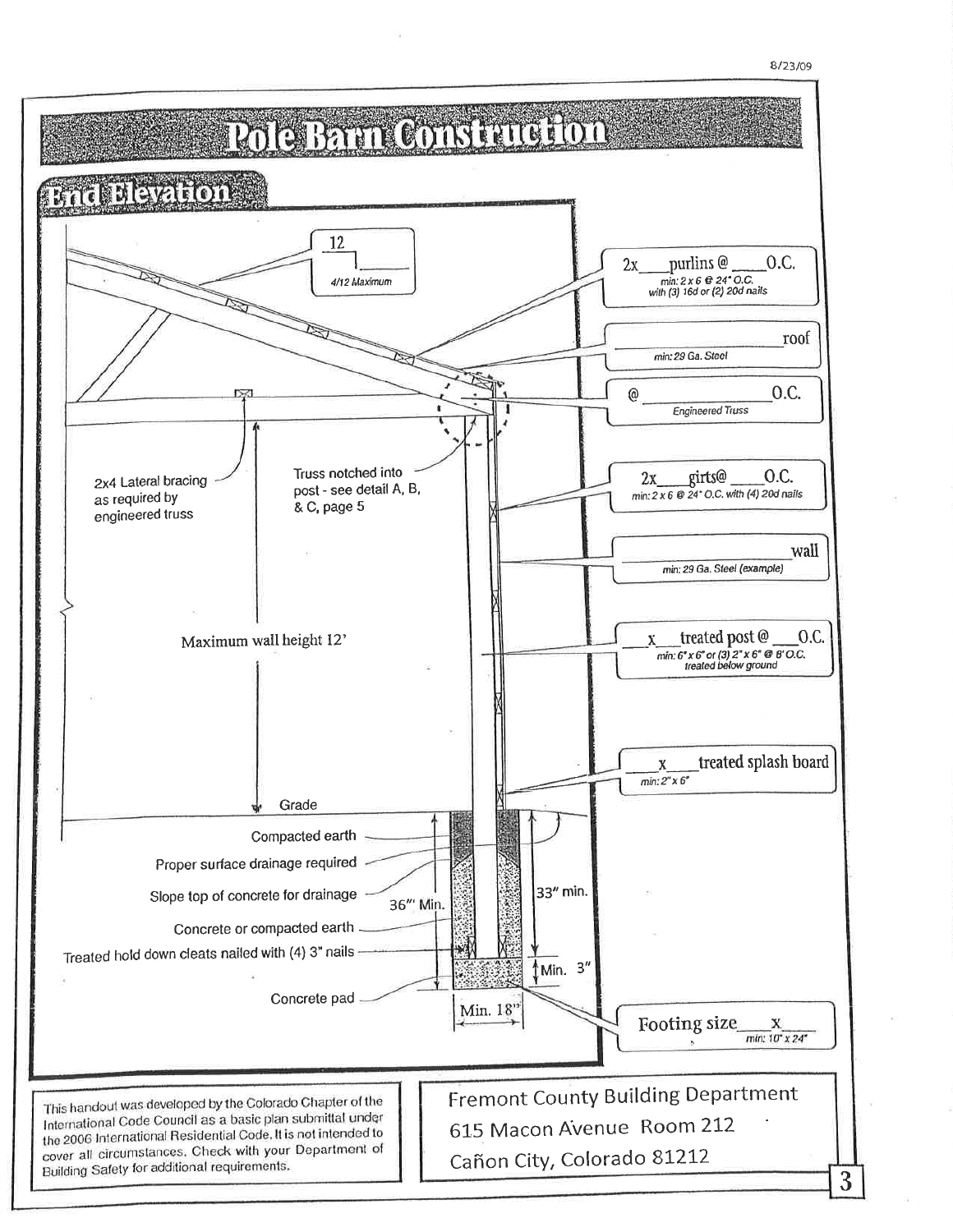